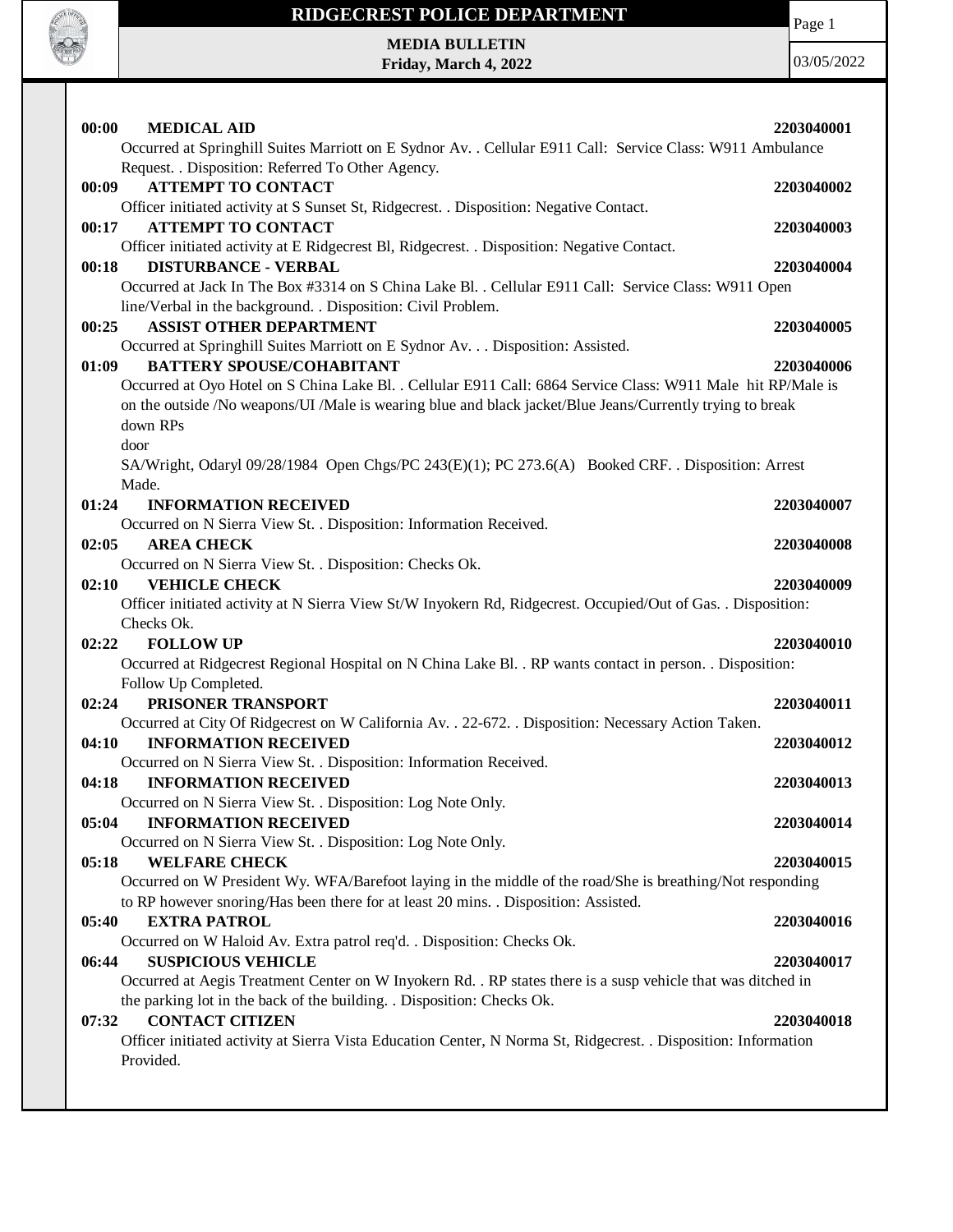

**Friday, March 4, 2022**

Page 2

| 07:35<br><b>TRAFFIC STOP</b>                                                                                | 2203040019                                                                                                                                                                                                                                                                                                                                                                                                                                                                                                                                                                                                                                                                                                                                                                                                                                                                                                                                                                                                                                                                                                                                                                                                                                                                                                                                                                                                                                                                                                                                                                                                                                                                                                                                                                                                                                                                                                                                                                                                                                                                                                                                           |
|-------------------------------------------------------------------------------------------------------------|------------------------------------------------------------------------------------------------------------------------------------------------------------------------------------------------------------------------------------------------------------------------------------------------------------------------------------------------------------------------------------------------------------------------------------------------------------------------------------------------------------------------------------------------------------------------------------------------------------------------------------------------------------------------------------------------------------------------------------------------------------------------------------------------------------------------------------------------------------------------------------------------------------------------------------------------------------------------------------------------------------------------------------------------------------------------------------------------------------------------------------------------------------------------------------------------------------------------------------------------------------------------------------------------------------------------------------------------------------------------------------------------------------------------------------------------------------------------------------------------------------------------------------------------------------------------------------------------------------------------------------------------------------------------------------------------------------------------------------------------------------------------------------------------------------------------------------------------------------------------------------------------------------------------------------------------------------------------------------------------------------------------------------------------------------------------------------------------------------------------------------------------------|
|                                                                                                             |                                                                                                                                                                                                                                                                                                                                                                                                                                                                                                                                                                                                                                                                                                                                                                                                                                                                                                                                                                                                                                                                                                                                                                                                                                                                                                                                                                                                                                                                                                                                                                                                                                                                                                                                                                                                                                                                                                                                                                                                                                                                                                                                                      |
|                                                                                                             | 2203040020                                                                                                                                                                                                                                                                                                                                                                                                                                                                                                                                                                                                                                                                                                                                                                                                                                                                                                                                                                                                                                                                                                                                                                                                                                                                                                                                                                                                                                                                                                                                                                                                                                                                                                                                                                                                                                                                                                                                                                                                                                                                                                                                           |
| Officer initiated activity at E Ward Av, Ridgecrest. (Hundred block.). . Disposition: Citation.             |                                                                                                                                                                                                                                                                                                                                                                                                                                                                                                                                                                                                                                                                                                                                                                                                                                                                                                                                                                                                                                                                                                                                                                                                                                                                                                                                                                                                                                                                                                                                                                                                                                                                                                                                                                                                                                                                                                                                                                                                                                                                                                                                                      |
| <b>CONTACT CITIZEN</b>                                                                                      | 2203040021                                                                                                                                                                                                                                                                                                                                                                                                                                                                                                                                                                                                                                                                                                                                                                                                                                                                                                                                                                                                                                                                                                                                                                                                                                                                                                                                                                                                                                                                                                                                                                                                                                                                                                                                                                                                                                                                                                                                                                                                                                                                                                                                           |
| Officer initiated activity at Mesquite High School, W Drummond Av, Ridgecrest. . Disposition: Information   |                                                                                                                                                                                                                                                                                                                                                                                                                                                                                                                                                                                                                                                                                                                                                                                                                                                                                                                                                                                                                                                                                                                                                                                                                                                                                                                                                                                                                                                                                                                                                                                                                                                                                                                                                                                                                                                                                                                                                                                                                                                                                                                                                      |
| Provided.                                                                                                   |                                                                                                                                                                                                                                                                                                                                                                                                                                                                                                                                                                                                                                                                                                                                                                                                                                                                                                                                                                                                                                                                                                                                                                                                                                                                                                                                                                                                                                                                                                                                                                                                                                                                                                                                                                                                                                                                                                                                                                                                                                                                                                                                                      |
|                                                                                                             | 2203040022                                                                                                                                                                                                                                                                                                                                                                                                                                                                                                                                                                                                                                                                                                                                                                                                                                                                                                                                                                                                                                                                                                                                                                                                                                                                                                                                                                                                                                                                                                                                                                                                                                                                                                                                                                                                                                                                                                                                                                                                                                                                                                                                           |
|                                                                                                             |                                                                                                                                                                                                                                                                                                                                                                                                                                                                                                                                                                                                                                                                                                                                                                                                                                                                                                                                                                                                                                                                                                                                                                                                                                                                                                                                                                                                                                                                                                                                                                                                                                                                                                                                                                                                                                                                                                                                                                                                                                                                                                                                                      |
|                                                                                                             |                                                                                                                                                                                                                                                                                                                                                                                                                                                                                                                                                                                                                                                                                                                                                                                                                                                                                                                                                                                                                                                                                                                                                                                                                                                                                                                                                                                                                                                                                                                                                                                                                                                                                                                                                                                                                                                                                                                                                                                                                                                                                                                                                      |
|                                                                                                             | 2203040023                                                                                                                                                                                                                                                                                                                                                                                                                                                                                                                                                                                                                                                                                                                                                                                                                                                                                                                                                                                                                                                                                                                                                                                                                                                                                                                                                                                                                                                                                                                                                                                                                                                                                                                                                                                                                                                                                                                                                                                                                                                                                                                                           |
|                                                                                                             |                                                                                                                                                                                                                                                                                                                                                                                                                                                                                                                                                                                                                                                                                                                                                                                                                                                                                                                                                                                                                                                                                                                                                                                                                                                                                                                                                                                                                                                                                                                                                                                                                                                                                                                                                                                                                                                                                                                                                                                                                                                                                                                                                      |
|                                                                                                             | 2203040024                                                                                                                                                                                                                                                                                                                                                                                                                                                                                                                                                                                                                                                                                                                                                                                                                                                                                                                                                                                                                                                                                                                                                                                                                                                                                                                                                                                                                                                                                                                                                                                                                                                                                                                                                                                                                                                                                                                                                                                                                                                                                                                                           |
|                                                                                                             |                                                                                                                                                                                                                                                                                                                                                                                                                                                                                                                                                                                                                                                                                                                                                                                                                                                                                                                                                                                                                                                                                                                                                                                                                                                                                                                                                                                                                                                                                                                                                                                                                                                                                                                                                                                                                                                                                                                                                                                                                                                                                                                                                      |
|                                                                                                             | 2203040025                                                                                                                                                                                                                                                                                                                                                                                                                                                                                                                                                                                                                                                                                                                                                                                                                                                                                                                                                                                                                                                                                                                                                                                                                                                                                                                                                                                                                                                                                                                                                                                                                                                                                                                                                                                                                                                                                                                                                                                                                                                                                                                                           |
|                                                                                                             |                                                                                                                                                                                                                                                                                                                                                                                                                                                                                                                                                                                                                                                                                                                                                                                                                                                                                                                                                                                                                                                                                                                                                                                                                                                                                                                                                                                                                                                                                                                                                                                                                                                                                                                                                                                                                                                                                                                                                                                                                                                                                                                                                      |
|                                                                                                             |                                                                                                                                                                                                                                                                                                                                                                                                                                                                                                                                                                                                                                                                                                                                                                                                                                                                                                                                                                                                                                                                                                                                                                                                                                                                                                                                                                                                                                                                                                                                                                                                                                                                                                                                                                                                                                                                                                                                                                                                                                                                                                                                                      |
|                                                                                                             | 2203040026                                                                                                                                                                                                                                                                                                                                                                                                                                                                                                                                                                                                                                                                                                                                                                                                                                                                                                                                                                                                                                                                                                                                                                                                                                                                                                                                                                                                                                                                                                                                                                                                                                                                                                                                                                                                                                                                                                                                                                                                                                                                                                                                           |
|                                                                                                             |                                                                                                                                                                                                                                                                                                                                                                                                                                                                                                                                                                                                                                                                                                                                                                                                                                                                                                                                                                                                                                                                                                                                                                                                                                                                                                                                                                                                                                                                                                                                                                                                                                                                                                                                                                                                                                                                                                                                                                                                                                                                                                                                                      |
|                                                                                                             |                                                                                                                                                                                                                                                                                                                                                                                                                                                                                                                                                                                                                                                                                                                                                                                                                                                                                                                                                                                                                                                                                                                                                                                                                                                                                                                                                                                                                                                                                                                                                                                                                                                                                                                                                                                                                                                                                                                                                                                                                                                                                                                                                      |
|                                                                                                             | 2203040027                                                                                                                                                                                                                                                                                                                                                                                                                                                                                                                                                                                                                                                                                                                                                                                                                                                                                                                                                                                                                                                                                                                                                                                                                                                                                                                                                                                                                                                                                                                                                                                                                                                                                                                                                                                                                                                                                                                                                                                                                                                                                                                                           |
|                                                                                                             |                                                                                                                                                                                                                                                                                                                                                                                                                                                                                                                                                                                                                                                                                                                                                                                                                                                                                                                                                                                                                                                                                                                                                                                                                                                                                                                                                                                                                                                                                                                                                                                                                                                                                                                                                                                                                                                                                                                                                                                                                                                                                                                                                      |
| <b>CONTACT CITIZEN</b>                                                                                      | 2203040028                                                                                                                                                                                                                                                                                                                                                                                                                                                                                                                                                                                                                                                                                                                                                                                                                                                                                                                                                                                                                                                                                                                                                                                                                                                                                                                                                                                                                                                                                                                                                                                                                                                                                                                                                                                                                                                                                                                                                                                                                                                                                                                                           |
| Officer initiated activity at Faller Elementary School, W Upjohn Av, Ridgecrest. . Disposition: Information |                                                                                                                                                                                                                                                                                                                                                                                                                                                                                                                                                                                                                                                                                                                                                                                                                                                                                                                                                                                                                                                                                                                                                                                                                                                                                                                                                                                                                                                                                                                                                                                                                                                                                                                                                                                                                                                                                                                                                                                                                                                                                                                                                      |
| Provided.                                                                                                   |                                                                                                                                                                                                                                                                                                                                                                                                                                                                                                                                                                                                                                                                                                                                                                                                                                                                                                                                                                                                                                                                                                                                                                                                                                                                                                                                                                                                                                                                                                                                                                                                                                                                                                                                                                                                                                                                                                                                                                                                                                                                                                                                                      |
| DRIVING ON SUSPENDED LICENSE                                                                                | 2203040029                                                                                                                                                                                                                                                                                                                                                                                                                                                                                                                                                                                                                                                                                                                                                                                                                                                                                                                                                                                                                                                                                                                                                                                                                                                                                                                                                                                                                                                                                                                                                                                                                                                                                                                                                                                                                                                                                                                                                                                                                                                                                                                                           |
| Officer initiated activity at W Wilson Av, Ridgecrest. (Hundred block.) SA/ ReyesHernandez, Usman Alonso    |                                                                                                                                                                                                                                                                                                                                                                                                                                                                                                                                                                                                                                                                                                                                                                                                                                                                                                                                                                                                                                                                                                                                                                                                                                                                                                                                                                                                                                                                                                                                                                                                                                                                                                                                                                                                                                                                                                                                                                                                                                                                                                                                                      |
| 11/29/1979 Chg/14601.1(a) VC Cited and released. . Disposition: Arrest Made.                                |                                                                                                                                                                                                                                                                                                                                                                                                                                                                                                                                                                                                                                                                                                                                                                                                                                                                                                                                                                                                                                                                                                                                                                                                                                                                                                                                                                                                                                                                                                                                                                                                                                                                                                                                                                                                                                                                                                                                                                                                                                                                                                                                                      |
|                                                                                                             | 2203040030                                                                                                                                                                                                                                                                                                                                                                                                                                                                                                                                                                                                                                                                                                                                                                                                                                                                                                                                                                                                                                                                                                                                                                                                                                                                                                                                                                                                                                                                                                                                                                                                                                                                                                                                                                                                                                                                                                                                                                                                                                                                                                                                           |
|                                                                                                             |                                                                                                                                                                                                                                                                                                                                                                                                                                                                                                                                                                                                                                                                                                                                                                                                                                                                                                                                                                                                                                                                                                                                                                                                                                                                                                                                                                                                                                                                                                                                                                                                                                                                                                                                                                                                                                                                                                                                                                                                                                                                                                                                                      |
|                                                                                                             | 2203040031                                                                                                                                                                                                                                                                                                                                                                                                                                                                                                                                                                                                                                                                                                                                                                                                                                                                                                                                                                                                                                                                                                                                                                                                                                                                                                                                                                                                                                                                                                                                                                                                                                                                                                                                                                                                                                                                                                                                                                                                                                                                                                                                           |
|                                                                                                             |                                                                                                                                                                                                                                                                                                                                                                                                                                                                                                                                                                                                                                                                                                                                                                                                                                                                                                                                                                                                                                                                                                                                                                                                                                                                                                                                                                                                                                                                                                                                                                                                                                                                                                                                                                                                                                                                                                                                                                                                                                                                                                                                                      |
|                                                                                                             |                                                                                                                                                                                                                                                                                                                                                                                                                                                                                                                                                                                                                                                                                                                                                                                                                                                                                                                                                                                                                                                                                                                                                                                                                                                                                                                                                                                                                                                                                                                                                                                                                                                                                                                                                                                                                                                                                                                                                                                                                                                                                                                                                      |
|                                                                                                             | 2203040032                                                                                                                                                                                                                                                                                                                                                                                                                                                                                                                                                                                                                                                                                                                                                                                                                                                                                                                                                                                                                                                                                                                                                                                                                                                                                                                                                                                                                                                                                                                                                                                                                                                                                                                                                                                                                                                                                                                                                                                                                                                                                                                                           |
|                                                                                                             |                                                                                                                                                                                                                                                                                                                                                                                                                                                                                                                                                                                                                                                                                                                                                                                                                                                                                                                                                                                                                                                                                                                                                                                                                                                                                                                                                                                                                                                                                                                                                                                                                                                                                                                                                                                                                                                                                                                                                                                                                                                                                                                                                      |
|                                                                                                             |                                                                                                                                                                                                                                                                                                                                                                                                                                                                                                                                                                                                                                                                                                                                                                                                                                                                                                                                                                                                                                                                                                                                                                                                                                                                                                                                                                                                                                                                                                                                                                                                                                                                                                                                                                                                                                                                                                                                                                                                                                                                                                                                                      |
|                                                                                                             | 2203040033                                                                                                                                                                                                                                                                                                                                                                                                                                                                                                                                                                                                                                                                                                                                                                                                                                                                                                                                                                                                                                                                                                                                                                                                                                                                                                                                                                                                                                                                                                                                                                                                                                                                                                                                                                                                                                                                                                                                                                                                                                                                                                                                           |
|                                                                                                             |                                                                                                                                                                                                                                                                                                                                                                                                                                                                                                                                                                                                                                                                                                                                                                                                                                                                                                                                                                                                                                                                                                                                                                                                                                                                                                                                                                                                                                                                                                                                                                                                                                                                                                                                                                                                                                                                                                                                                                                                                                                                                                                                                      |
|                                                                                                             | 2203040034                                                                                                                                                                                                                                                                                                                                                                                                                                                                                                                                                                                                                                                                                                                                                                                                                                                                                                                                                                                                                                                                                                                                                                                                                                                                                                                                                                                                                                                                                                                                                                                                                                                                                                                                                                                                                                                                                                                                                                                                                                                                                                                                           |
|                                                                                                             |                                                                                                                                                                                                                                                                                                                                                                                                                                                                                                                                                                                                                                                                                                                                                                                                                                                                                                                                                                                                                                                                                                                                                                                                                                                                                                                                                                                                                                                                                                                                                                                                                                                                                                                                                                                                                                                                                                                                                                                                                                                                                                                                                      |
|                                                                                                             |                                                                                                                                                                                                                                                                                                                                                                                                                                                                                                                                                                                                                                                                                                                                                                                                                                                                                                                                                                                                                                                                                                                                                                                                                                                                                                                                                                                                                                                                                                                                                                                                                                                                                                                                                                                                                                                                                                                                                                                                                                                                                                                                                      |
|                                                                                                             | 2203040035                                                                                                                                                                                                                                                                                                                                                                                                                                                                                                                                                                                                                                                                                                                                                                                                                                                                                                                                                                                                                                                                                                                                                                                                                                                                                                                                                                                                                                                                                                                                                                                                                                                                                                                                                                                                                                                                                                                                                                                                                                                                                                                                           |
|                                                                                                             |                                                                                                                                                                                                                                                                                                                                                                                                                                                                                                                                                                                                                                                                                                                                                                                                                                                                                                                                                                                                                                                                                                                                                                                                                                                                                                                                                                                                                                                                                                                                                                                                                                                                                                                                                                                                                                                                                                                                                                                                                                                                                                                                                      |
|                                                                                                             |                                                                                                                                                                                                                                                                                                                                                                                                                                                                                                                                                                                                                                                                                                                                                                                                                                                                                                                                                                                                                                                                                                                                                                                                                                                                                                                                                                                                                                                                                                                                                                                                                                                                                                                                                                                                                                                                                                                                                                                                                                                                                                                                                      |
| <b>WELFARE CHECK</b><br>09:30                                                                               | 2203040036                                                                                                                                                                                                                                                                                                                                                                                                                                                                                                                                                                                                                                                                                                                                                                                                                                                                                                                                                                                                                                                                                                                                                                                                                                                                                                                                                                                                                                                                                                                                                                                                                                                                                                                                                                                                                                                                                                                                                                                                                                                                                                                                           |
|                                                                                                             |                                                                                                                                                                                                                                                                                                                                                                                                                                                                                                                                                                                                                                                                                                                                                                                                                                                                                                                                                                                                                                                                                                                                                                                                                                                                                                                                                                                                                                                                                                                                                                                                                                                                                                                                                                                                                                                                                                                                                                                                                                                                                                                                                      |
|                                                                                                             | Officer initiated activity at E La Mirage Ln, Ridgecrest. (Hundred block.). Disposition: Warning (Cite/Verbal).<br><b>TRAFFIC STOP</b><br>07:37<br>07:58<br>07:58<br><b>ACO CALL</b><br>Occurred at Faller Elementary School on W Upjohn Av. . 2 dogs chasing buses and cars in the area/German<br>Shepherds. . Disposition: Animal Control Handled.<br><b>TRAFFIC STOP</b><br>08:04<br>Officer initiated activity at E La Mirage Ln/E French Av, Ridgecrest. . Disposition: Warning (Cite/Verbal).<br>POSITIVE CITIZEN CONTACT<br>08:07<br>Officer initiated activity at Mesquite High School, W Drummond Av, Ridgecrest. . Disposition: Necessary<br>Action Taken.<br>POSITIVE CITIZEN CONTACT<br>08:08<br>Officer initiated activity at Gateway Elementary School, S Gateway Bl, Ridgecrest. . Disposition: Necessary<br>Action Taken.<br><b>CONTACT CITIZEN</b><br>08:13<br>Officer initiated activity at Murray Middle School, E Drummond Av, Ridgecrest. . Disposition: Information<br>Received.<br><b>MEDICAL AID</b><br>08:14<br>Occurred on W Boston Av. Ambulance request. . Disposition: Referred To Other Agency.<br>08:18<br>08:37<br><b>ACO CALL</b><br>08:44<br>Officer initiated activity at W Argus Av, Ridgecrest. ATL deceased cat. . Disposition: Animal Control Handled.<br>08:50<br><b>CONTACT CITIZEN</b><br>Officer initiated activity at James Monroe Middle School, W Church Av, Ridgecrest. . Disposition: Information<br>Provided.<br>08:51<br>POSITIVE CITIZEN CONTACT<br>Officer initiated activity at Murray Middle School, E Drummond Av, Ridgecrest. . Disposition: Necessary<br>Action Taken.<br><b>CONTACT CITIZEN</b><br>09:07<br>Officer initiated activity at Mesquite High School, W Drummond Av, Ridgecrest. . Disposition: Information<br>Provided.<br>09:25<br><b>CONTACT CITIZEN</b><br>Officer initiated activity at Burroughs High School, E French Av, Ridgecrest. . Disposition: Information<br>Provided.<br>09:30<br><b>MISC COUNTER CALL</b><br>Occurred at City Of Ridgecrest on W California Av. . Needs information regarding what to do about a friend. .<br>Disposition: Information Provided. |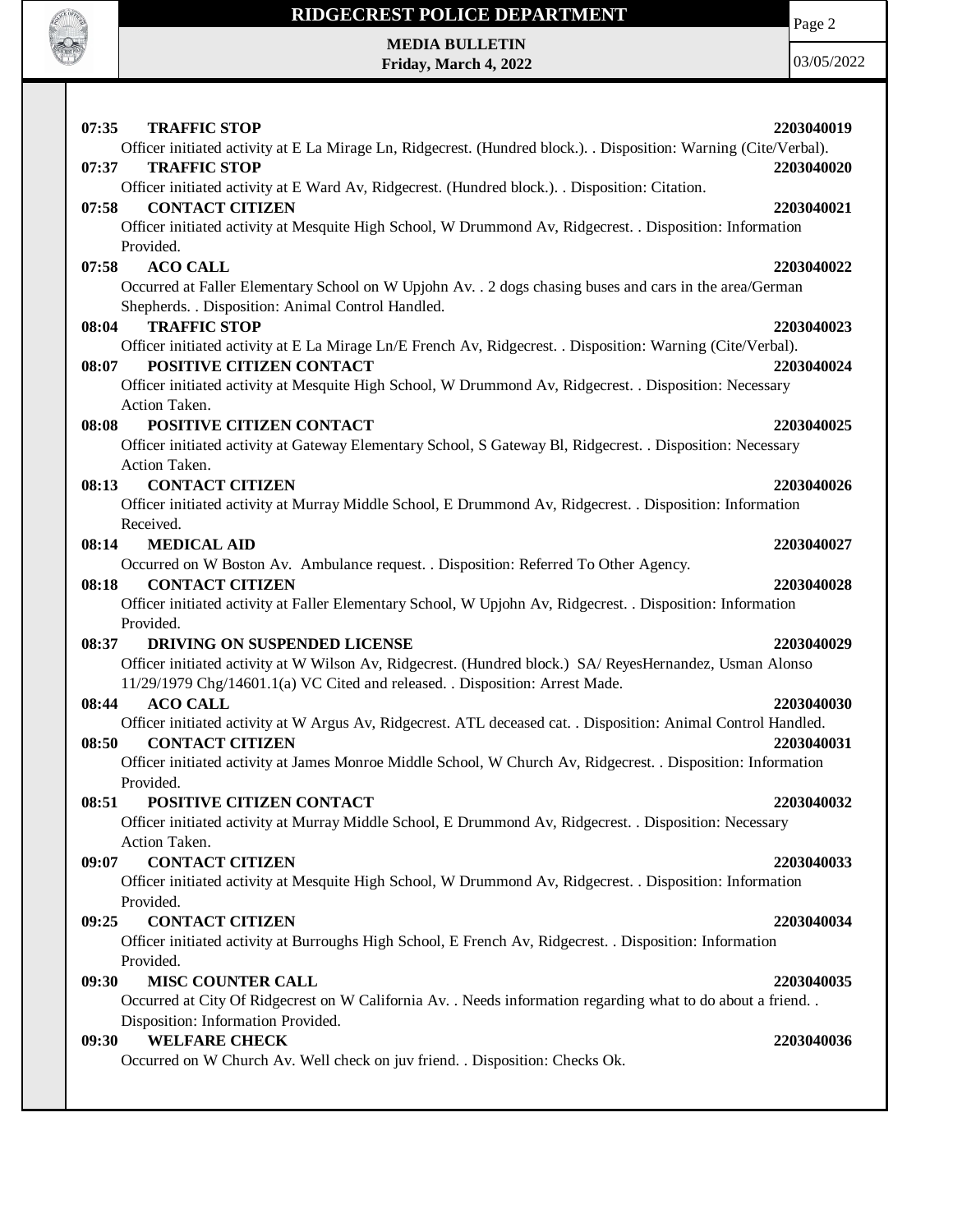

**Friday, March 4, 2022**

Page 3

| 09:40<br><b>CONTACT CITIZEN</b><br>Officer initiated activity at Burroughs High School, E French Av, Ridgecrest. . Disposition: Information                                                                                                                                                                                                            | 2203040037               |
|--------------------------------------------------------------------------------------------------------------------------------------------------------------------------------------------------------------------------------------------------------------------------------------------------------------------------------------------------------|--------------------------|
| Provided.<br>POSITIVE CITIZEN CONTACT<br>09:48<br>Officer initiated activity at Burroughs High School, E French Av, Ridgecrest. . Disposition: Necessary Action<br>Taken.                                                                                                                                                                              | 2203040038               |
| 09:57<br><b>CONTACT CITIZEN</b><br>Officer initiated activity at Faller Elementary School, W Upjohn Av, Ridgecrest. . Disposition: Information<br>Provided.                                                                                                                                                                                            | 2203040039               |
| <b>TRAFFIC STOP</b><br>10:13<br>Officer initiated activity at N Gold Canyon Dr, Ridgecrest. (Hundred block.). . Disposition: Citation.                                                                                                                                                                                                                 | 2203040040               |
| <b>FLAG DOWN</b><br>10:24<br>Officer initiated activity at W Church Av/S Downs St, Ridgecrest. . Disposition: Checks Ok.<br><b>ATTEMPT TO CONTACT</b><br>10:26                                                                                                                                                                                         | 2203040041<br>2203040042 |
| Officer initiated activity at N Robalo St, Ridgecrest. . Disposition: Information Provided.<br><b>ACO CALL</b><br>10:27<br>Officer initiated activity at Richmond Elementary School, E Rowe St, Ridgecrest. Loose Dog. . Disposition:                                                                                                                  | 2203040043               |
| Animal Control Handled.<br><b>CONTACT CITIZEN</b><br>10:31<br>Occurred at City Of Ridgecrest on W California Av. . RP IN LOBBY - STATES THAT OVER \$1000 WAS                                                                                                                                                                                           | 2203040044               |
| STOLEN FROM HER BANK ACCOUNT. . Disposition: Negative Contact.<br><b>Mental Health Evaluation</b><br>10:37<br>Officer initiated activity at Murray Middle School, E Drummond Av, Ridgecrest. . Disposition: Necessary<br>Action Taken.                                                                                                                 | 2203040045               |
| <b>KEEP THE PEACE</b><br>10:37<br>Occurred at Faller Elementary School on W Upjohn Av. . Rp has court ordered custody order, father has not<br>been allowing her to pick her child up from school. RP requesting KTP around 2pm so that she can pick her<br>child up. RP stated she will have a copy of the orders in hand. . Disposition: Peace Kept. | 2203040046               |
| <b>LAND TRESPASS</b><br>10:40<br>Occurred at In Shape Of Ridgecrest on N Norma St. . RP states that there is a homeless man who has set up<br>camp behind the old In-Shape building. . Disposition: Necessary Action Taken.                                                                                                                            | 2203040047               |
| <b>WARRANT SERVICE</b><br>10:44<br>Occurred at City Of Ridgecrest on W California Av. . SA/Rodriguez, Fidel Larry 07/20/1992 WNO/RM050555A<br>Bail/25k Chg/243(e)(1) PC                                                                                                                                                                                | 2203040048               |
| Cited and released from Riverside County. . Disposition: Report Taken.<br>POSITIVE CITIZEN CONTACT<br>10:56<br>Officer initiated activity at Murray Middle School, E Drummond Av, Ridgecrest. . Disposition: Checks Ok.                                                                                                                                | 2203040049               |
| <b>CONTACT CITIZEN</b><br>11:01<br>Occurred at City Of Ridgecrest on W California Av. . RP is in the lobby to meet with S6. . Disposition: Report<br>Taken.                                                                                                                                                                                            | 2203040050               |
| <b>DISTURBANCE - VERBAL</b><br>11:08<br>Officer initiated activity at Murray Middle School, E Drummond Av, Ridgecrest. . Disposition: Necessary<br>Action Taken.                                                                                                                                                                                       | 2203040051               |
| POSITIVE CITIZEN CONTACT<br>11:15<br>Officer initiated activity at Murray Middle School, E Drummond Av, Ridgecrest. . Disposition: Necessary                                                                                                                                                                                                           | 2203040052               |
| Action Taken.<br><b>VANDALISM REPORT</b><br>11:18<br>Occurred on N Wayne St. RP would like to report 594 to mailboxes in the park/already reported it to USPS<br>Disposition: Information Provided.                                                                                                                                                    | 2203040053               |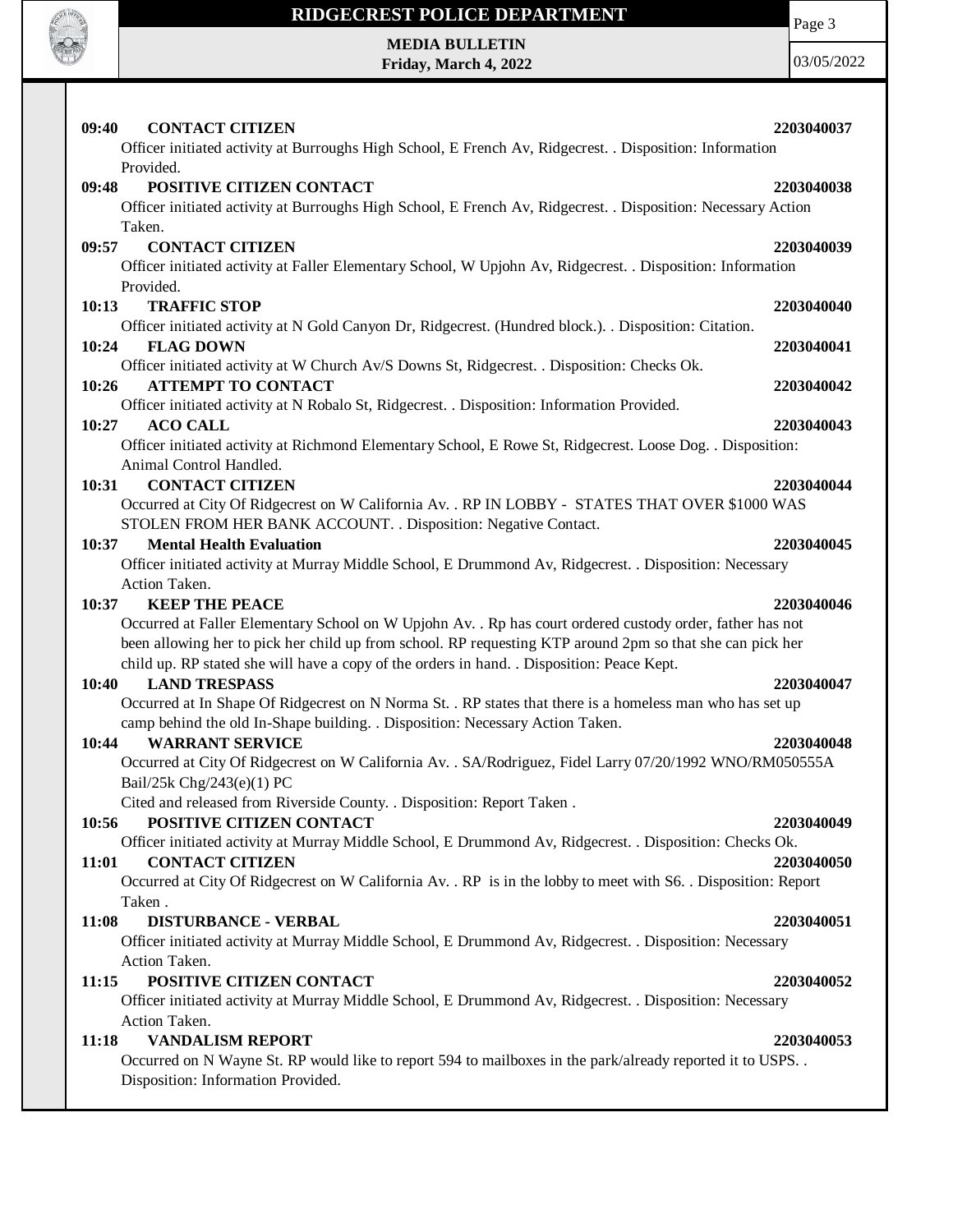

**Friday, March 4, 2022**

Page 4

| 11:20<br><b>CONTACT CITIZEN</b><br>2203040054<br>Officer initiated activity at W Drummond Av, Ridgecrest. (Hundred block.). . Disposition: Checks Ok.<br><b>ABANDONED VEHICLE</b><br>11:23<br>2203040055<br>Occurred at Dart on N Gold Canyon Dr. . (Hundred block.) Black nissan truck has been left in front of the child<br>care center for 2-3 days with no movement, Unkn 10-28. . Disposition: Necessary Action Taken.<br><b>MEDICAL AID</b><br>11:31<br>2203040056<br>Occurred at Ridgecrest Senior Apartments on W Church Av. . Ambulance request. . Disposition: Necessary<br>Action Taken.<br>POSITIVE CITIZEN CONTACT<br>11:33<br>2203040057<br>Officer initiated activity at James Monroe Middle School, W Church Av, Ridgecrest. . Disposition: Necessary<br>Action Taken.<br><b>ASSIST OTHER DEPARTMENT</b><br>11:47<br>2203040058<br>Occurred on W Upjohn Av. . Disposition: Negative Contact.<br><b>DOMESTIC DISTURBANCE</b><br>11:47<br>2203040059<br>Occurred on W Langley Av. RP states her husband is threatening her and she would like him to leave<br>DVIR/Dunn, Justin and Dunn, Amanda/ married/one child in common/arguing over relationship issues. .<br>Disposition: Report Taken.<br><b>SUBPOENA SERVICE</b><br>11:56<br>2203040061<br>Officer initiated activity at N Palo Verde Dr, Ridgecrest. . Disposition: Negative Contact.<br><b>HARASSMENT</b><br>12:00<br>2203040062<br>Occurred at City Of Ridgecrest on W California Av. . Rp stating ex is constantly harrassing him rp requesting<br>contact to see if there is anything that can be done. . Disposition: Negative Contact.<br>12:02<br><b>EXTRA PATROL</b><br>2203040063<br>Officer initiated activity at Tennis Courts, E French Av, Ridgecrest. . Disposition: Checks Ok.<br><b>LAND TRESPASS</b><br>12:15<br>2203040064<br>Occurred at Heritage Family Chiropractic on N Norma St. . RP STATES HOMELESS PERSON IS BACK ON<br>SCENE. . Disposition: Cancelled by RP.<br><b>FOOT PATROL</b><br>12:16<br>2203040065<br>Officer initiated activity at Burroughs High School, E French Av, Ridgecrest. . Disposition: Checks Ok.<br>12:26<br><b>WELFARE CHECK</b><br>2203040066<br>Occurred on S Suzanne St. wife has not answered the phone for the last 4 days, rp is concerned and<br>requesting welck. . Disposition: Checks Ok.<br>POSITIVE CITIZEN CONTACT<br>12:31<br>2203040067<br>Officer initiated activity at Pierce Elementary School, N Gold Canyon Dr, Ridgecrest. . Disposition: Necessary<br>Action Taken.<br><b>CONTACT CITIZEN</b><br>12:36<br>2203040068<br>Occurred at City Of Ridgecrest on W California Av. . Rp in lobby, requesting contact from officer to help her<br>understand the terms of the new RO she was given. . Disposition: Information Provided.<br><b>CONTACT CITIZEN</b><br>12:47<br>2203040069<br>Occurred at City Of Ridgecrest on W California Av. . Rp requesting to speak to an officer regarding case #22-<br>384. Disposition: Information Provided.<br><b>CONTACT CITIZEN</b><br>13:15<br>2203040070<br>Officer initiated activity at Las Flores Elementary School, W Las Flores Av, Ridgecrest. . Disposition: |
|-----------------------------------------------------------------------------------------------------------------------------------------------------------------------------------------------------------------------------------------------------------------------------------------------------------------------------------------------------------------------------------------------------------------------------------------------------------------------------------------------------------------------------------------------------------------------------------------------------------------------------------------------------------------------------------------------------------------------------------------------------------------------------------------------------------------------------------------------------------------------------------------------------------------------------------------------------------------------------------------------------------------------------------------------------------------------------------------------------------------------------------------------------------------------------------------------------------------------------------------------------------------------------------------------------------------------------------------------------------------------------------------------------------------------------------------------------------------------------------------------------------------------------------------------------------------------------------------------------------------------------------------------------------------------------------------------------------------------------------------------------------------------------------------------------------------------------------------------------------------------------------------------------------------------------------------------------------------------------------------------------------------------------------------------------------------------------------------------------------------------------------------------------------------------------------------------------------------------------------------------------------------------------------------------------------------------------------------------------------------------------------------------------------------------------------------------------------------------------------------------------------------------------------------------------------------------------------------------------------------------------------------------------------------------------------------------------------------------------------------------------------------------------------------------------------------------------------------------------------------------------------------------------------------------------------------------------------------------------------------------------------------------------------------------------------------------------------------------------------------------------------------------------------|
|                                                                                                                                                                                                                                                                                                                                                                                                                                                                                                                                                                                                                                                                                                                                                                                                                                                                                                                                                                                                                                                                                                                                                                                                                                                                                                                                                                                                                                                                                                                                                                                                                                                                                                                                                                                                                                                                                                                                                                                                                                                                                                                                                                                                                                                                                                                                                                                                                                                                                                                                                                                                                                                                                                                                                                                                                                                                                                                                                                                                                                                                                                                                                           |
|                                                                                                                                                                                                                                                                                                                                                                                                                                                                                                                                                                                                                                                                                                                                                                                                                                                                                                                                                                                                                                                                                                                                                                                                                                                                                                                                                                                                                                                                                                                                                                                                                                                                                                                                                                                                                                                                                                                                                                                                                                                                                                                                                                                                                                                                                                                                                                                                                                                                                                                                                                                                                                                                                                                                                                                                                                                                                                                                                                                                                                                                                                                                                           |
|                                                                                                                                                                                                                                                                                                                                                                                                                                                                                                                                                                                                                                                                                                                                                                                                                                                                                                                                                                                                                                                                                                                                                                                                                                                                                                                                                                                                                                                                                                                                                                                                                                                                                                                                                                                                                                                                                                                                                                                                                                                                                                                                                                                                                                                                                                                                                                                                                                                                                                                                                                                                                                                                                                                                                                                                                                                                                                                                                                                                                                                                                                                                                           |
|                                                                                                                                                                                                                                                                                                                                                                                                                                                                                                                                                                                                                                                                                                                                                                                                                                                                                                                                                                                                                                                                                                                                                                                                                                                                                                                                                                                                                                                                                                                                                                                                                                                                                                                                                                                                                                                                                                                                                                                                                                                                                                                                                                                                                                                                                                                                                                                                                                                                                                                                                                                                                                                                                                                                                                                                                                                                                                                                                                                                                                                                                                                                                           |
|                                                                                                                                                                                                                                                                                                                                                                                                                                                                                                                                                                                                                                                                                                                                                                                                                                                                                                                                                                                                                                                                                                                                                                                                                                                                                                                                                                                                                                                                                                                                                                                                                                                                                                                                                                                                                                                                                                                                                                                                                                                                                                                                                                                                                                                                                                                                                                                                                                                                                                                                                                                                                                                                                                                                                                                                                                                                                                                                                                                                                                                                                                                                                           |
|                                                                                                                                                                                                                                                                                                                                                                                                                                                                                                                                                                                                                                                                                                                                                                                                                                                                                                                                                                                                                                                                                                                                                                                                                                                                                                                                                                                                                                                                                                                                                                                                                                                                                                                                                                                                                                                                                                                                                                                                                                                                                                                                                                                                                                                                                                                                                                                                                                                                                                                                                                                                                                                                                                                                                                                                                                                                                                                                                                                                                                                                                                                                                           |
|                                                                                                                                                                                                                                                                                                                                                                                                                                                                                                                                                                                                                                                                                                                                                                                                                                                                                                                                                                                                                                                                                                                                                                                                                                                                                                                                                                                                                                                                                                                                                                                                                                                                                                                                                                                                                                                                                                                                                                                                                                                                                                                                                                                                                                                                                                                                                                                                                                                                                                                                                                                                                                                                                                                                                                                                                                                                                                                                                                                                                                                                                                                                                           |
|                                                                                                                                                                                                                                                                                                                                                                                                                                                                                                                                                                                                                                                                                                                                                                                                                                                                                                                                                                                                                                                                                                                                                                                                                                                                                                                                                                                                                                                                                                                                                                                                                                                                                                                                                                                                                                                                                                                                                                                                                                                                                                                                                                                                                                                                                                                                                                                                                                                                                                                                                                                                                                                                                                                                                                                                                                                                                                                                                                                                                                                                                                                                                           |
|                                                                                                                                                                                                                                                                                                                                                                                                                                                                                                                                                                                                                                                                                                                                                                                                                                                                                                                                                                                                                                                                                                                                                                                                                                                                                                                                                                                                                                                                                                                                                                                                                                                                                                                                                                                                                                                                                                                                                                                                                                                                                                                                                                                                                                                                                                                                                                                                                                                                                                                                                                                                                                                                                                                                                                                                                                                                                                                                                                                                                                                                                                                                                           |
|                                                                                                                                                                                                                                                                                                                                                                                                                                                                                                                                                                                                                                                                                                                                                                                                                                                                                                                                                                                                                                                                                                                                                                                                                                                                                                                                                                                                                                                                                                                                                                                                                                                                                                                                                                                                                                                                                                                                                                                                                                                                                                                                                                                                                                                                                                                                                                                                                                                                                                                                                                                                                                                                                                                                                                                                                                                                                                                                                                                                                                                                                                                                                           |
|                                                                                                                                                                                                                                                                                                                                                                                                                                                                                                                                                                                                                                                                                                                                                                                                                                                                                                                                                                                                                                                                                                                                                                                                                                                                                                                                                                                                                                                                                                                                                                                                                                                                                                                                                                                                                                                                                                                                                                                                                                                                                                                                                                                                                                                                                                                                                                                                                                                                                                                                                                                                                                                                                                                                                                                                                                                                                                                                                                                                                                                                                                                                                           |
|                                                                                                                                                                                                                                                                                                                                                                                                                                                                                                                                                                                                                                                                                                                                                                                                                                                                                                                                                                                                                                                                                                                                                                                                                                                                                                                                                                                                                                                                                                                                                                                                                                                                                                                                                                                                                                                                                                                                                                                                                                                                                                                                                                                                                                                                                                                                                                                                                                                                                                                                                                                                                                                                                                                                                                                                                                                                                                                                                                                                                                                                                                                                                           |
|                                                                                                                                                                                                                                                                                                                                                                                                                                                                                                                                                                                                                                                                                                                                                                                                                                                                                                                                                                                                                                                                                                                                                                                                                                                                                                                                                                                                                                                                                                                                                                                                                                                                                                                                                                                                                                                                                                                                                                                                                                                                                                                                                                                                                                                                                                                                                                                                                                                                                                                                                                                                                                                                                                                                                                                                                                                                                                                                                                                                                                                                                                                                                           |
|                                                                                                                                                                                                                                                                                                                                                                                                                                                                                                                                                                                                                                                                                                                                                                                                                                                                                                                                                                                                                                                                                                                                                                                                                                                                                                                                                                                                                                                                                                                                                                                                                                                                                                                                                                                                                                                                                                                                                                                                                                                                                                                                                                                                                                                                                                                                                                                                                                                                                                                                                                                                                                                                                                                                                                                                                                                                                                                                                                                                                                                                                                                                                           |
|                                                                                                                                                                                                                                                                                                                                                                                                                                                                                                                                                                                                                                                                                                                                                                                                                                                                                                                                                                                                                                                                                                                                                                                                                                                                                                                                                                                                                                                                                                                                                                                                                                                                                                                                                                                                                                                                                                                                                                                                                                                                                                                                                                                                                                                                                                                                                                                                                                                                                                                                                                                                                                                                                                                                                                                                                                                                                                                                                                                                                                                                                                                                                           |
|                                                                                                                                                                                                                                                                                                                                                                                                                                                                                                                                                                                                                                                                                                                                                                                                                                                                                                                                                                                                                                                                                                                                                                                                                                                                                                                                                                                                                                                                                                                                                                                                                                                                                                                                                                                                                                                                                                                                                                                                                                                                                                                                                                                                                                                                                                                                                                                                                                                                                                                                                                                                                                                                                                                                                                                                                                                                                                                                                                                                                                                                                                                                                           |
|                                                                                                                                                                                                                                                                                                                                                                                                                                                                                                                                                                                                                                                                                                                                                                                                                                                                                                                                                                                                                                                                                                                                                                                                                                                                                                                                                                                                                                                                                                                                                                                                                                                                                                                                                                                                                                                                                                                                                                                                                                                                                                                                                                                                                                                                                                                                                                                                                                                                                                                                                                                                                                                                                                                                                                                                                                                                                                                                                                                                                                                                                                                                                           |
|                                                                                                                                                                                                                                                                                                                                                                                                                                                                                                                                                                                                                                                                                                                                                                                                                                                                                                                                                                                                                                                                                                                                                                                                                                                                                                                                                                                                                                                                                                                                                                                                                                                                                                                                                                                                                                                                                                                                                                                                                                                                                                                                                                                                                                                                                                                                                                                                                                                                                                                                                                                                                                                                                                                                                                                                                                                                                                                                                                                                                                                                                                                                                           |
|                                                                                                                                                                                                                                                                                                                                                                                                                                                                                                                                                                                                                                                                                                                                                                                                                                                                                                                                                                                                                                                                                                                                                                                                                                                                                                                                                                                                                                                                                                                                                                                                                                                                                                                                                                                                                                                                                                                                                                                                                                                                                                                                                                                                                                                                                                                                                                                                                                                                                                                                                                                                                                                                                                                                                                                                                                                                                                                                                                                                                                                                                                                                                           |
|                                                                                                                                                                                                                                                                                                                                                                                                                                                                                                                                                                                                                                                                                                                                                                                                                                                                                                                                                                                                                                                                                                                                                                                                                                                                                                                                                                                                                                                                                                                                                                                                                                                                                                                                                                                                                                                                                                                                                                                                                                                                                                                                                                                                                                                                                                                                                                                                                                                                                                                                                                                                                                                                                                                                                                                                                                                                                                                                                                                                                                                                                                                                                           |
|                                                                                                                                                                                                                                                                                                                                                                                                                                                                                                                                                                                                                                                                                                                                                                                                                                                                                                                                                                                                                                                                                                                                                                                                                                                                                                                                                                                                                                                                                                                                                                                                                                                                                                                                                                                                                                                                                                                                                                                                                                                                                                                                                                                                                                                                                                                                                                                                                                                                                                                                                                                                                                                                                                                                                                                                                                                                                                                                                                                                                                                                                                                                                           |
|                                                                                                                                                                                                                                                                                                                                                                                                                                                                                                                                                                                                                                                                                                                                                                                                                                                                                                                                                                                                                                                                                                                                                                                                                                                                                                                                                                                                                                                                                                                                                                                                                                                                                                                                                                                                                                                                                                                                                                                                                                                                                                                                                                                                                                                                                                                                                                                                                                                                                                                                                                                                                                                                                                                                                                                                                                                                                                                                                                                                                                                                                                                                                           |
|                                                                                                                                                                                                                                                                                                                                                                                                                                                                                                                                                                                                                                                                                                                                                                                                                                                                                                                                                                                                                                                                                                                                                                                                                                                                                                                                                                                                                                                                                                                                                                                                                                                                                                                                                                                                                                                                                                                                                                                                                                                                                                                                                                                                                                                                                                                                                                                                                                                                                                                                                                                                                                                                                                                                                                                                                                                                                                                                                                                                                                                                                                                                                           |
|                                                                                                                                                                                                                                                                                                                                                                                                                                                                                                                                                                                                                                                                                                                                                                                                                                                                                                                                                                                                                                                                                                                                                                                                                                                                                                                                                                                                                                                                                                                                                                                                                                                                                                                                                                                                                                                                                                                                                                                                                                                                                                                                                                                                                                                                                                                                                                                                                                                                                                                                                                                                                                                                                                                                                                                                                                                                                                                                                                                                                                                                                                                                                           |
|                                                                                                                                                                                                                                                                                                                                                                                                                                                                                                                                                                                                                                                                                                                                                                                                                                                                                                                                                                                                                                                                                                                                                                                                                                                                                                                                                                                                                                                                                                                                                                                                                                                                                                                                                                                                                                                                                                                                                                                                                                                                                                                                                                                                                                                                                                                                                                                                                                                                                                                                                                                                                                                                                                                                                                                                                                                                                                                                                                                                                                                                                                                                                           |
|                                                                                                                                                                                                                                                                                                                                                                                                                                                                                                                                                                                                                                                                                                                                                                                                                                                                                                                                                                                                                                                                                                                                                                                                                                                                                                                                                                                                                                                                                                                                                                                                                                                                                                                                                                                                                                                                                                                                                                                                                                                                                                                                                                                                                                                                                                                                                                                                                                                                                                                                                                                                                                                                                                                                                                                                                                                                                                                                                                                                                                                                                                                                                           |
|                                                                                                                                                                                                                                                                                                                                                                                                                                                                                                                                                                                                                                                                                                                                                                                                                                                                                                                                                                                                                                                                                                                                                                                                                                                                                                                                                                                                                                                                                                                                                                                                                                                                                                                                                                                                                                                                                                                                                                                                                                                                                                                                                                                                                                                                                                                                                                                                                                                                                                                                                                                                                                                                                                                                                                                                                                                                                                                                                                                                                                                                                                                                                           |
|                                                                                                                                                                                                                                                                                                                                                                                                                                                                                                                                                                                                                                                                                                                                                                                                                                                                                                                                                                                                                                                                                                                                                                                                                                                                                                                                                                                                                                                                                                                                                                                                                                                                                                                                                                                                                                                                                                                                                                                                                                                                                                                                                                                                                                                                                                                                                                                                                                                                                                                                                                                                                                                                                                                                                                                                                                                                                                                                                                                                                                                                                                                                                           |
|                                                                                                                                                                                                                                                                                                                                                                                                                                                                                                                                                                                                                                                                                                                                                                                                                                                                                                                                                                                                                                                                                                                                                                                                                                                                                                                                                                                                                                                                                                                                                                                                                                                                                                                                                                                                                                                                                                                                                                                                                                                                                                                                                                                                                                                                                                                                                                                                                                                                                                                                                                                                                                                                                                                                                                                                                                                                                                                                                                                                                                                                                                                                                           |
|                                                                                                                                                                                                                                                                                                                                                                                                                                                                                                                                                                                                                                                                                                                                                                                                                                                                                                                                                                                                                                                                                                                                                                                                                                                                                                                                                                                                                                                                                                                                                                                                                                                                                                                                                                                                                                                                                                                                                                                                                                                                                                                                                                                                                                                                                                                                                                                                                                                                                                                                                                                                                                                                                                                                                                                                                                                                                                                                                                                                                                                                                                                                                           |
|                                                                                                                                                                                                                                                                                                                                                                                                                                                                                                                                                                                                                                                                                                                                                                                                                                                                                                                                                                                                                                                                                                                                                                                                                                                                                                                                                                                                                                                                                                                                                                                                                                                                                                                                                                                                                                                                                                                                                                                                                                                                                                                                                                                                                                                                                                                                                                                                                                                                                                                                                                                                                                                                                                                                                                                                                                                                                                                                                                                                                                                                                                                                                           |
|                                                                                                                                                                                                                                                                                                                                                                                                                                                                                                                                                                                                                                                                                                                                                                                                                                                                                                                                                                                                                                                                                                                                                                                                                                                                                                                                                                                                                                                                                                                                                                                                                                                                                                                                                                                                                                                                                                                                                                                                                                                                                                                                                                                                                                                                                                                                                                                                                                                                                                                                                                                                                                                                                                                                                                                                                                                                                                                                                                                                                                                                                                                                                           |
|                                                                                                                                                                                                                                                                                                                                                                                                                                                                                                                                                                                                                                                                                                                                                                                                                                                                                                                                                                                                                                                                                                                                                                                                                                                                                                                                                                                                                                                                                                                                                                                                                                                                                                                                                                                                                                                                                                                                                                                                                                                                                                                                                                                                                                                                                                                                                                                                                                                                                                                                                                                                                                                                                                                                                                                                                                                                                                                                                                                                                                                                                                                                                           |
|                                                                                                                                                                                                                                                                                                                                                                                                                                                                                                                                                                                                                                                                                                                                                                                                                                                                                                                                                                                                                                                                                                                                                                                                                                                                                                                                                                                                                                                                                                                                                                                                                                                                                                                                                                                                                                                                                                                                                                                                                                                                                                                                                                                                                                                                                                                                                                                                                                                                                                                                                                                                                                                                                                                                                                                                                                                                                                                                                                                                                                                                                                                                                           |
|                                                                                                                                                                                                                                                                                                                                                                                                                                                                                                                                                                                                                                                                                                                                                                                                                                                                                                                                                                                                                                                                                                                                                                                                                                                                                                                                                                                                                                                                                                                                                                                                                                                                                                                                                                                                                                                                                                                                                                                                                                                                                                                                                                                                                                                                                                                                                                                                                                                                                                                                                                                                                                                                                                                                                                                                                                                                                                                                                                                                                                                                                                                                                           |
|                                                                                                                                                                                                                                                                                                                                                                                                                                                                                                                                                                                                                                                                                                                                                                                                                                                                                                                                                                                                                                                                                                                                                                                                                                                                                                                                                                                                                                                                                                                                                                                                                                                                                                                                                                                                                                                                                                                                                                                                                                                                                                                                                                                                                                                                                                                                                                                                                                                                                                                                                                                                                                                                                                                                                                                                                                                                                                                                                                                                                                                                                                                                                           |
|                                                                                                                                                                                                                                                                                                                                                                                                                                                                                                                                                                                                                                                                                                                                                                                                                                                                                                                                                                                                                                                                                                                                                                                                                                                                                                                                                                                                                                                                                                                                                                                                                                                                                                                                                                                                                                                                                                                                                                                                                                                                                                                                                                                                                                                                                                                                                                                                                                                                                                                                                                                                                                                                                                                                                                                                                                                                                                                                                                                                                                                                                                                                                           |
|                                                                                                                                                                                                                                                                                                                                                                                                                                                                                                                                                                                                                                                                                                                                                                                                                                                                                                                                                                                                                                                                                                                                                                                                                                                                                                                                                                                                                                                                                                                                                                                                                                                                                                                                                                                                                                                                                                                                                                                                                                                                                                                                                                                                                                                                                                                                                                                                                                                                                                                                                                                                                                                                                                                                                                                                                                                                                                                                                                                                                                                                                                                                                           |
|                                                                                                                                                                                                                                                                                                                                                                                                                                                                                                                                                                                                                                                                                                                                                                                                                                                                                                                                                                                                                                                                                                                                                                                                                                                                                                                                                                                                                                                                                                                                                                                                                                                                                                                                                                                                                                                                                                                                                                                                                                                                                                                                                                                                                                                                                                                                                                                                                                                                                                                                                                                                                                                                                                                                                                                                                                                                                                                                                                                                                                                                                                                                                           |
|                                                                                                                                                                                                                                                                                                                                                                                                                                                                                                                                                                                                                                                                                                                                                                                                                                                                                                                                                                                                                                                                                                                                                                                                                                                                                                                                                                                                                                                                                                                                                                                                                                                                                                                                                                                                                                                                                                                                                                                                                                                                                                                                                                                                                                                                                                                                                                                                                                                                                                                                                                                                                                                                                                                                                                                                                                                                                                                                                                                                                                                                                                                                                           |
|                                                                                                                                                                                                                                                                                                                                                                                                                                                                                                                                                                                                                                                                                                                                                                                                                                                                                                                                                                                                                                                                                                                                                                                                                                                                                                                                                                                                                                                                                                                                                                                                                                                                                                                                                                                                                                                                                                                                                                                                                                                                                                                                                                                                                                                                                                                                                                                                                                                                                                                                                                                                                                                                                                                                                                                                                                                                                                                                                                                                                                                                                                                                                           |
| Necessary Action Taken.                                                                                                                                                                                                                                                                                                                                                                                                                                                                                                                                                                                                                                                                                                                                                                                                                                                                                                                                                                                                                                                                                                                                                                                                                                                                                                                                                                                                                                                                                                                                                                                                                                                                                                                                                                                                                                                                                                                                                                                                                                                                                                                                                                                                                                                                                                                                                                                                                                                                                                                                                                                                                                                                                                                                                                                                                                                                                                                                                                                                                                                                                                                                   |
|                                                                                                                                                                                                                                                                                                                                                                                                                                                                                                                                                                                                                                                                                                                                                                                                                                                                                                                                                                                                                                                                                                                                                                                                                                                                                                                                                                                                                                                                                                                                                                                                                                                                                                                                                                                                                                                                                                                                                                                                                                                                                                                                                                                                                                                                                                                                                                                                                                                                                                                                                                                                                                                                                                                                                                                                                                                                                                                                                                                                                                                                                                                                                           |
|                                                                                                                                                                                                                                                                                                                                                                                                                                                                                                                                                                                                                                                                                                                                                                                                                                                                                                                                                                                                                                                                                                                                                                                                                                                                                                                                                                                                                                                                                                                                                                                                                                                                                                                                                                                                                                                                                                                                                                                                                                                                                                                                                                                                                                                                                                                                                                                                                                                                                                                                                                                                                                                                                                                                                                                                                                                                                                                                                                                                                                                                                                                                                           |
|                                                                                                                                                                                                                                                                                                                                                                                                                                                                                                                                                                                                                                                                                                                                                                                                                                                                                                                                                                                                                                                                                                                                                                                                                                                                                                                                                                                                                                                                                                                                                                                                                                                                                                                                                                                                                                                                                                                                                                                                                                                                                                                                                                                                                                                                                                                                                                                                                                                                                                                                                                                                                                                                                                                                                                                                                                                                                                                                                                                                                                                                                                                                                           |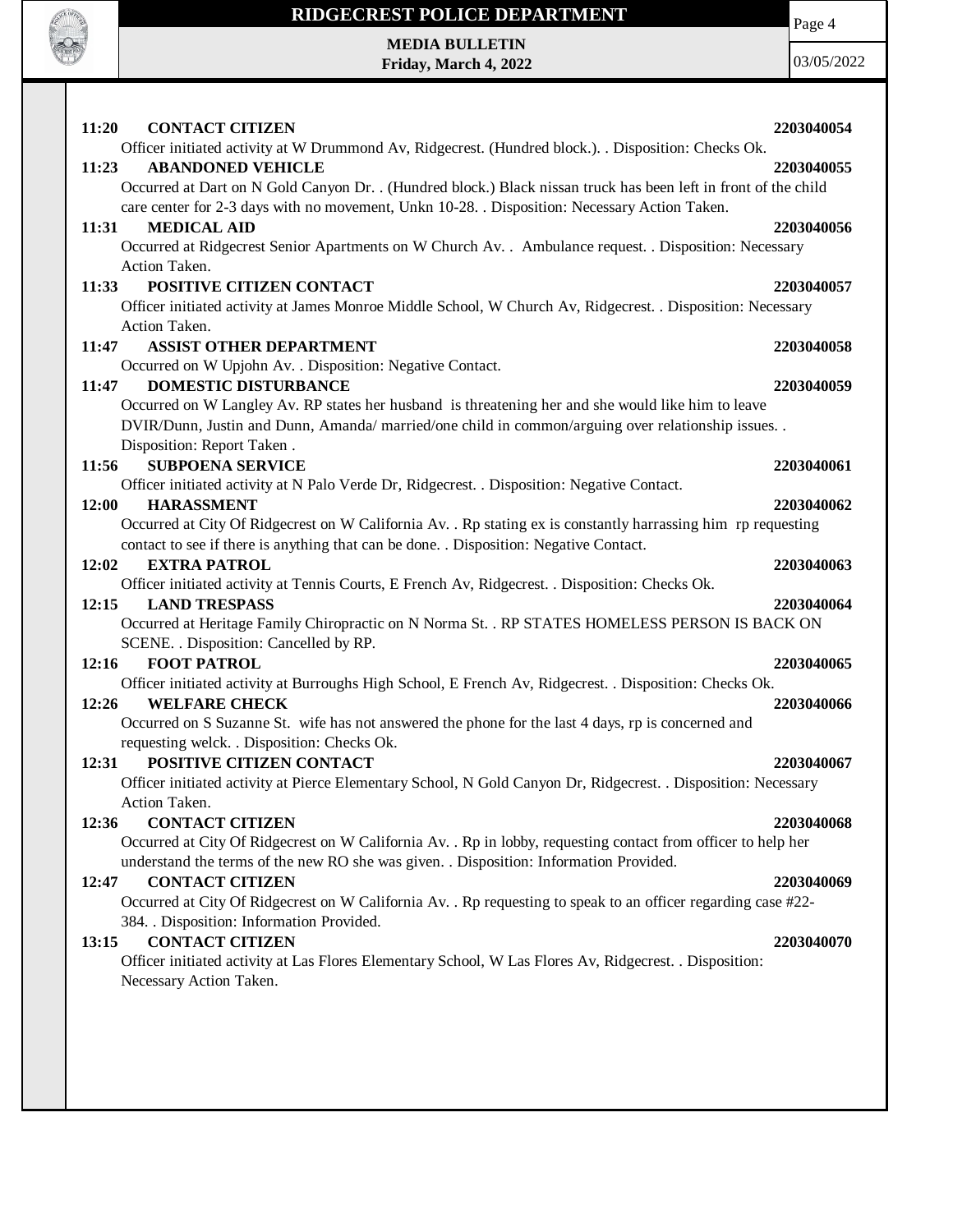

# **RIDGECREST POLICE DEPARTMENT**

**MEDIA BULLETIN Friday, March 4, 2022** Page 5

| <b>SUSPICIOUS VEHICLE</b><br>13:34                                                                                | 2203040071 |
|-------------------------------------------------------------------------------------------------------------------|------------|
| Occurred on W Perdew Av. RP states that there is a vehicle that is approx 3 feet from the curb - a lot of "junk"  |            |
| all over the cars - door is open on driver's side - RP states that there was a toddler playing around the vehicle |            |
| and that cars are having to go into oncoming traffic to get around the vehicle. Disposition: Necessary Action     |            |
| Taken.                                                                                                            |            |
| 13:46<br><b>RMC VIOLATION</b>                                                                                     | 2203040072 |
| Occurred on W Boston Av. (Hundred block.) 2 boats and 1 travel trailer that have been parked on the street for    |            |
| several months, and there is some kind of electrical cord going from the trailer to the house. . Disposition:     |            |
| Information Provided.                                                                                             |            |
| <b>ACO CALL</b><br>13:47                                                                                          | 2203040073 |
| Officer initiated activity at E Ridgecrest Bl, Ridgecrest. (Hundred block.). . Disposition: Animal Control        |            |
| Handled.                                                                                                          |            |
| 13:57<br><b>LAND TRESPASS</b>                                                                                     | 2203040074 |
| Occurred on S Sunset St. People are on the property and nobody is supposed to be there. . Disposition:            |            |
| Checks Ok.                                                                                                        |            |
| <b>CONTACT CITIZEN</b><br>14:01                                                                                   | 2203040075 |
| Officer initiated activity at James Monroe Middle School, W Church Av, Ridgecrest. . Disposition: Necessary       |            |
| Action Taken.                                                                                                     |            |
| 14:02<br><b>CODE VIOLATION</b>                                                                                    | 2203040076 |
| Officer initiated activity at S Warner St, Ridgecrest. Abandoned Vehicles. . Disposition: Report Taken.           |            |
| <b>MEDICAL AID</b><br>14:14                                                                                       | 2203040077 |
| Occurred on S Lenore St. Ambulance request. . Disposition: Referred To Other Agency.                              |            |
| 14:17<br><b>CODE VIOLATION</b>                                                                                    | 2203040078 |
| Officer initiated activity at S Warner St, Ridgecrest. . Disposition: Follow Up Completed.                        |            |
| <b>DOMESTIC DISTURBANCE</b><br>14:26                                                                              | 2203040079 |
| Occurred on E Commercial Av. RP STATES MALE/FEMALE IN VERBAL/PHYSICAL                                             |            |
| DVIR/McCleary, Timothy and Martin, Elaine/dating/cohab/no kids in common/arguing over relationship                |            |
| issues. . Disposition: Domestic Violence Documentation.<br><b>CONTACT CITIZEN</b><br>14:31                        | 2203040080 |
| Occurred at City Of Ridgecrest on W California Av. . RP would like contact via 21 from P11 regarding the KTP      |            |
| at Faller. . Disposition: Information Provided.                                                                   |            |
| <b>FOOT PATROL</b><br>14:38                                                                                       | 2203040081 |
| Officer initiated activity at Burroughs High School, E French Av, Ridgecrest. . Disposition: Checks Ok.           |            |
| <b>TRAFFIC STOP</b><br>14:38                                                                                      | 2203040082 |
| Officer initiated activity at Saddas Eastridge Market, E Ridgecrest Bl, Ridgecrest. . Disposition: Warning        |            |
| (Cite/Verbal).                                                                                                    |            |
| 14:43<br><b>SUSPICIOUS CIRCUMSTANCES</b>                                                                          | 2203040083 |
| Occurred on W Perdew Av. RP STATES SUS ACTIVITY LAST NIGHT AND LAST SATURDAY NIGHT                                |            |
| Disposition: Necessary Action Taken.                                                                              |            |
| <b>CONTACT CITIZEN</b><br>15:07                                                                                   | 2203040084 |
| Occurred at City Of Ridgecrest on W California Av. Disposition: Negative Contact.                                 |            |
| <b>CONTACT CITIZEN</b><br>15:13                                                                                   | 2203040085 |
| Occurred at St Ann's Catholic Church on W Church Av. . RP STATES THERE HAVE BEEN 6 GTA ATTEMPTS                   |            |
| ON HIS VEH// MOST RECENT AT ST. ANN'S. . Disposition: Information Received.                                       |            |
| 15:28<br><b>FRAUDULENT REPORT</b>                                                                                 | 2203040086 |
| Occurred at City Of Ridgecrest on W California Av. . RP said she got something in the mail that is fradulent and  |            |
| her bank advised her to come to the PD. . Disposition: Information Provided.                                      |            |
|                                                                                                                   |            |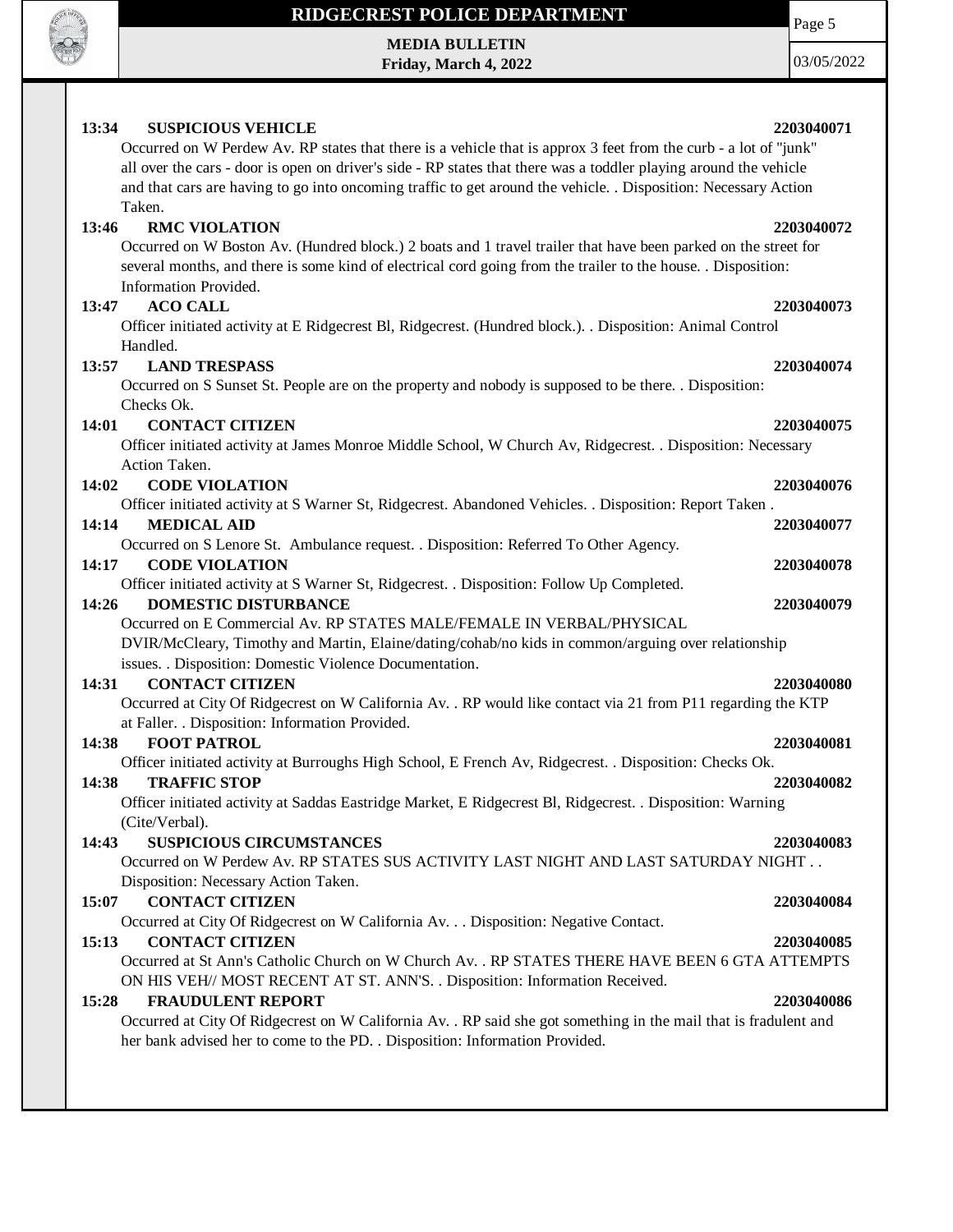

 $\mathbf{I}$ 

## **RIDGECREST POLICE DEPARTMENT**

**MEDIA BULLETIN Friday, March 4, 2022** Page 6

| 15:45<br><b>SHOPLIFTING</b><br>Occurred at Walmart Supercenter on E Bowman Rd. . BFA WALKED OUT OF WALMART WITH OVER \$100                                                                                                                                           | 2203040087 |
|----------------------------------------------------------------------------------------------------------------------------------------------------------------------------------------------------------------------------------------------------------------------|------------|
| WORTH OF MERCH. APPROX. 40 MINS AGO. . Disposition: Report Taken.                                                                                                                                                                                                    |            |
| <b>DISTURBANCE - SUBJECT</b><br>16:23<br>Occurred on S Norma St. Vehicle is about to be towed and the subj is 415 with the manager - he came and got<br>in the RP's face                                                                                             | 2203040088 |
| WMA/504/tattoos/hat/gray tank/blue jeans. . Disposition: Peace Kept.                                                                                                                                                                                                 |            |
| 16:36<br><b>FOLLOW UP</b>                                                                                                                                                                                                                                            | 2203040089 |
| Officer initiated activity at N Palm Dr, Ridgecrest. . Disposition: Follow Up Completed.<br>16:47<br><b>FOLLOW UP</b>                                                                                                                                                | 2203040090 |
| Officer initiated activity at Partners, W Inyokern Rd, Ridgecrest. . Disposition: Follow Up Completed.                                                                                                                                                               |            |
| <b>TERRORIST THREATS</b><br>17:03                                                                                                                                                                                                                                    | 2203040091 |
| Occurred on E Commercial Av. RICKY EDMONDS THREATENED RP WITH A KNIFE - RICKY IS OUTSIDE -<br>SAID HE WOULD STAB THE RP 19 TIMES<br>SA/Edmonds, Rickey Lewis Jr 03/08/1985                                                                                           |            |
| Open Chgs/PC 422; PC 148 (a)(1) booked CRF. . Disposition: Arrest Made.                                                                                                                                                                                              |            |
| <b>BATTERY</b><br>17:15                                                                                                                                                                                                                                              | 2203040092 |
| Occurred on W Haloid Av. RP states his roommate attcked him by hitting him in the head RP states the male is<br>still in the home - currently in the living room - RP is outside waiting for an officer in his car - RP states he does<br>not need medical attention |            |
| SA/Donley, Ryan Carlyle 11/19/1991<br>WNO/RM055309A Bail/500 Chg/647(f) Supp to 21-2525                                                                                                                                                                              |            |
| WNO/RM055029A Bail/2500 Chg/647(f) PC                                                                                                                                                                                                                                |            |
| Cited and released from Station. . Disposition: Arrest Made.                                                                                                                                                                                                         |            |
| <b>BATTERY SPOUSE/COHABITANT</b><br>17:48                                                                                                                                                                                                                            | 2203040093 |
| Occurred on W Mariposa Av. RP states her brother is threw his girlfriend on the ground male is wearing blue                                                                                                                                                          |            |
| shirt/jeans no weapons red toyota tacoma two whip lights<br>DVIR/Smith, Michael and Clibbens, Amber/Cohab/Engaged/No children in common/Arguing over relationship                                                                                                    |            |
| issues. . Disposition: Domestic Violence Documentation.                                                                                                                                                                                                              |            |
| 17:55<br><b>BURGLARY IN PROGRESS</b>                                                                                                                                                                                                                                 | 2203040094 |
| Occurred on S Lenore St. Cellular E911 Call: Service Class: WPH2 Child in the home/ she thought she heard<br>the front door open and the alarm beep/Sounds like someone is walking in the house. . Disposition: Checks                                               |            |
| Ok.<br><b>CONTACT CITIZEN</b><br>18:09                                                                                                                                                                                                                               | 2203040095 |
| Occurred at City Of Ridgecrest on W California Av. . Contact from P2 via 21. . Disposition: Information<br>Received.                                                                                                                                                 |            |
| <b>ABANDONED VEHICLE</b><br>18:12                                                                                                                                                                                                                                    | 2203040096 |
| Occurred on N Erwin St. Vehicle has been parked in front of apartments for approx 2 weeks. . Disposition:                                                                                                                                                            |            |
| Necessary Action Taken.                                                                                                                                                                                                                                              |            |
| <b>CONTACT CITIZEN</b><br>18:17                                                                                                                                                                                                                                      | 2203040097 |
| Occurred at City Of Ridgecrest on W California Av. . Contact from WC. . Disposition: Information Provided.                                                                                                                                                           |            |
| <b>BATTERY SPOUSE/COHABITANT REPORT</b><br>18:31                                                                                                                                                                                                                     | 2203040098 |
| Occurred at City Of Ridgecrest on W California Av. . Contact from P2 via 21. . Disposition: Domestic Violence<br>Documentation.                                                                                                                                      |            |
| <b>CONTACT CITIZEN</b><br>18:41                                                                                                                                                                                                                                      | 2203040099 |
| Occurred at City Of Ridgecrest on W California Av. . Contact from P12. . Disposition: Negative Contact.                                                                                                                                                              |            |
| <b>CONTACT CITIZEN</b><br>18:44                                                                                                                                                                                                                                      | 2203040100 |
| Occurred at City Of Ridgecrest on W California Av. . Contact from P12. . Disposition: Negative Contact.                                                                                                                                                              |            |
|                                                                                                                                                                                                                                                                      |            |
|                                                                                                                                                                                                                                                                      |            |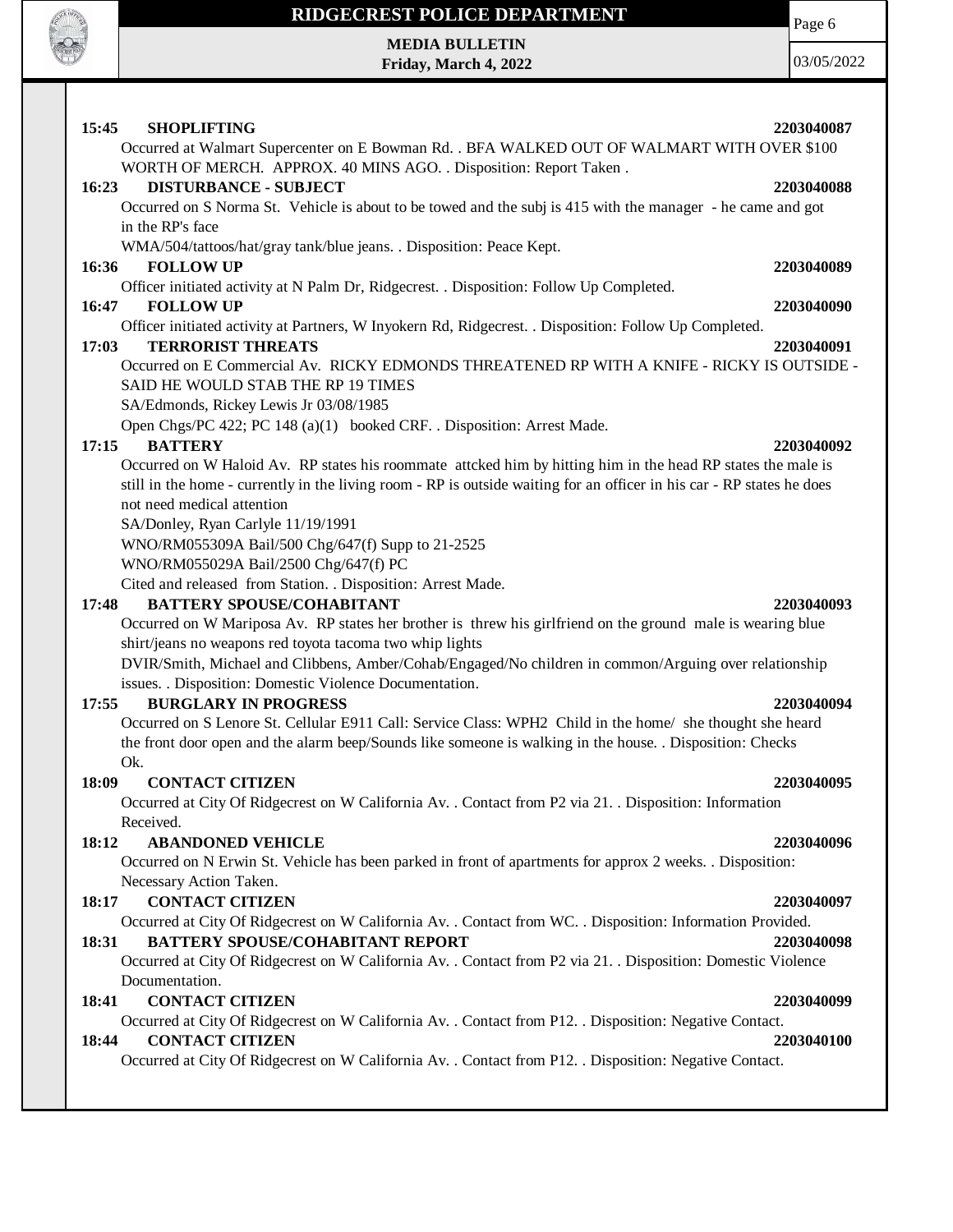

**Friday, March 4, 2022**

Page 7

| 18:46<br><b>TRAFFIC STOP</b><br>2203040101                                                                            |
|-----------------------------------------------------------------------------------------------------------------------|
| Officer initiated activity at S Downs St, Ridgecrest. (Hundred block.). . Disposition: Warning (Cite/Verbal).         |
| <b>GENERIC FIRE CALL/NOT SPECIFIED</b><br>18:46<br>2203040102                                                         |
| Occurred on W Wilson Av. Cellular E911 Call: Service Class: W911 Fire in the backyard/Can see flames                  |
| Disposition: Necessary Action Taken.                                                                                  |
| <b>CONTACT CITIZEN</b><br>19:19<br>2203040103                                                                         |
| Occurred at City Of Ridgecrest on W California Av. . Contact via 21. . Disposition: Information Provided.             |
| <b>FOLLOW UP</b><br>19:23<br>2203040104                                                                               |
| Officer initiated activity at City Of Ridgecrest, W California Av, Ridgecrest. Via 21. . Disposition: Follow Up       |
| Completed.                                                                                                            |
| <b>CIVIL PROBLEM</b><br>19:28<br>2203040105                                                                           |
| Occurred on N Peg St. Cellular E911 Call: Service Class: WPH2 Contact via 21. . Disposition: Information              |
| Provided.                                                                                                             |
| 19:34<br>911 WIRELESS CALL<br>2203040106                                                                              |
| Occurred at City Of Ridgecrest on W California Av. . Cellular E911 Call: Service Class: W911 Openline/Talking         |
| heard in the background. . Disposition: Log Note Only.                                                                |
| <b>CONTACT CITIZEN</b><br>19:43<br>2203040107                                                                         |
| Occurred at City Of Ridgecrest on W California Av. . Contact from P12 via 21. . Disposition: Information<br>Provided. |
| 20:05<br><b>SUSPECT ARREST</b><br>2203040108                                                                          |
| Officer initiated activity at W Mariposa Av, Ridgecrest. SA/Smith, Michael Charles 10/11/1988                         |
| Open Chg/PC 243E1 Case 22-683. . Disposition: Arrest Made.                                                            |
| <b>SUSPICIOUS PERSON</b><br>2203040109<br>20:20                                                                       |
| Occurred on W Shenandoah Av. Male wearing black hoodie and jeans/RP says male is snooping around                      |
| neighbors trailer/. . Disposition: Gone On Arrival.                                                                   |
| <b>ILLEGAL FIREWORKS</b><br>20:22<br>2203040110                                                                       |
| Occurred on W Montefino Ln. Fireworks in the area. . Disposition: Unable To Locate.                                   |
| <b>ILLEGAL FIREWORKS</b><br>20:23<br>2203040111                                                                       |
| Occurred on W Reeves Av. (Hundred block.) Down the street. . Disposition: Unable To Locate.                           |
| 20:24<br><b>ILLEGAL FIREWORKS</b><br>2203040112                                                                       |
| Occurred on W Reeves Av. (Hundred block.) Fireworks. . Disposition: Duplicate Call Entered.                           |
| <b>RECKLESS VEHICLE</b><br>20:33<br>2203040113                                                                        |
| Occurred at Child Development Center on S College Heights Bl. . One veh driving reckless through the gym              |
| parking lot/Looks like a white truck older possibly a Chevy. . Disposition: Gone Prior to Arrival.                    |
| 20:39<br><b>INFORMATION</b><br>2203040114                                                                             |
| Occurred on E Ridgecrest Bl. Cellular E911 Call: Service Class: W911 RP stated she is really sick. . Disposition:     |
| Information Received.                                                                                                 |
| <b>Murder</b><br>20:55<br>2203040115                                                                                  |
| Occurred on S Porter St. Cellular E911 Call: Service Class: W911 Across the Street/Two men were fighting in           |
| the street/Possible shots fired/One man was yelling for help                                                          |
| SA/Coykendall, Brian 01/12/1990                                                                                       |
| Open Chg/PC 187(A)                                                                                                    |
| SA/Moore, Erwin 12/01/1993<br>Open Chg/PC 187(A)                                                                      |
| both subjs booked CRF. . Disposition: Report Taken.                                                                   |
|                                                                                                                       |
|                                                                                                                       |
|                                                                                                                       |